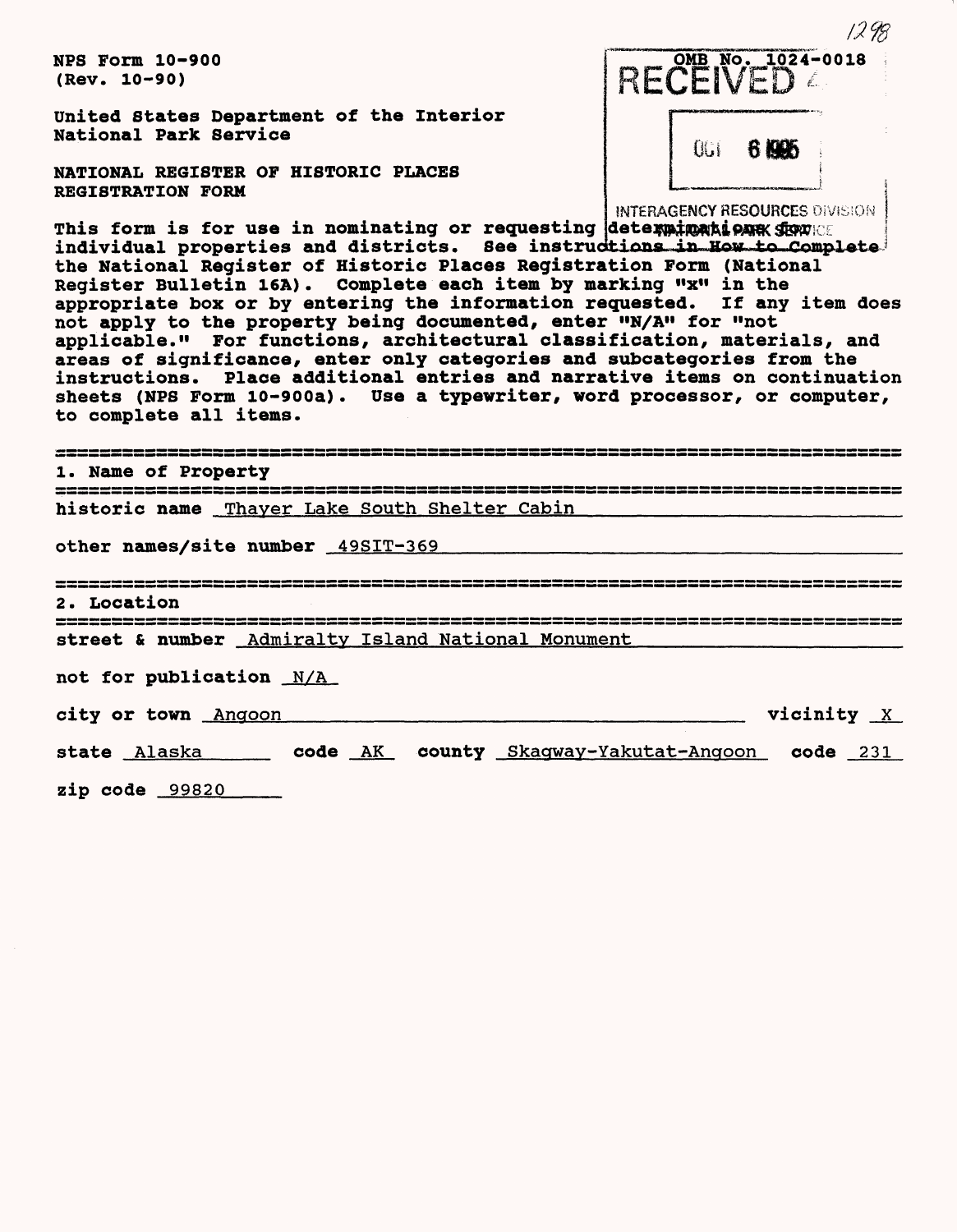| USDI/NPS NRHP Registration Form<br>49SIT-369, Thayer Lake South Shelter Cabin<br>Skaqway-Yakutat-Angoon, Alaska                                                                                                                                                                                                                                                                                                                                                                                                                                                                                                                                                                 |                                                         |                                                                        |
|---------------------------------------------------------------------------------------------------------------------------------------------------------------------------------------------------------------------------------------------------------------------------------------------------------------------------------------------------------------------------------------------------------------------------------------------------------------------------------------------------------------------------------------------------------------------------------------------------------------------------------------------------------------------------------|---------------------------------------------------------|------------------------------------------------------------------------|
| Civilian Conservation Corps Historic Properties in Alaska<br>3. State/Federal Agency Certification                                                                                                                                                                                                                                                                                                                                                                                                                                                                                                                                                                              |                                                         | Page 2                                                                 |
| As the designated authority under the National Historic Preservation Act of<br>1986, as amended, I hereby certify that this $\swarrow$ nomination _____ request<br>for determination of eligibility meets the documentation standards for<br>registering properties in the National Register of Historic Places and<br>meets the procedural and professional requirements set forth in 36 CFR Part<br>60. In my opinion, the property $\angle$ meets ____ does not meet the National<br>Register Criteria. I recommend that this property be considered<br>significant ___ nationally $\angle$ statewide ___ locally. ( ___ See<br>continuation sheet for additional comments.) |                                                         | 2 22 22 22 22 22 22 22 22 22 22 22 23 24 25 26 27 28 29 20 21 22 22 22 |
| <i><u>Evan D. Aufflorin</u></i><br>signature of certifying official                                                                                                                                                                                                                                                                                                                                                                                                                                                                                                                                                                                                             | $ \frac{10-2-95}{\text{Date}}$                          |                                                                        |
| Federal Preservation Officer Forest Service                                                                                                                                                                                                                                                                                                                                                                                                                                                                                                                                                                                                                                     |                                                         |                                                                        |
| State or Federal agency and bureau                                                                                                                                                                                                                                                                                                                                                                                                                                                                                                                                                                                                                                              |                                                         |                                                                        |
| In my opinion, the property $X$ meets $\_\_\_\$ does not meet the National<br>Register criteria. ( __ See continuation sheet for additional comments.)                                                                                                                                                                                                                                                                                                                                                                                                                                                                                                                          |                                                         |                                                                        |
| Judith EBULWIN March 3, 1993                                                                                                                                                                                                                                                                                                                                                                                                                                                                                                                                                                                                                                                    |                                                         |                                                                        |
| Alaska State Historic Preservation Officer<br>State or Federal agency and bureau                                                                                                                                                                                                                                                                                                                                                                                                                                                                                                                                                                                                |                                                         |                                                                        |
| 4. National Park Service Certification                                                                                                                                                                                                                                                                                                                                                                                                                                                                                                                                                                                                                                          |                                                         |                                                                        |
| I, hereby certify that this property is: $\wedge$<br>entered in the National Register<br>See continuation sheet.<br>determined eligible for the<br>National Register<br>See continuation sheet.<br>determined not eligible for the                                                                                                                                                                                                                                                                                                                                                                                                                                              | $\Lambda$<br>Pitched <b>in the</b><br>Kutional Rogister |                                                                        |
| National Register<br>removed from the National Register<br>other (explain):                                                                                                                                                                                                                                                                                                                                                                                                                                                                                                                                                                                                     |                                                         |                                                                        |
|                                                                                                                                                                                                                                                                                                                                                                                                                                                                                                                                                                                                                                                                                 |                                                         |                                                                        |

Signature of Keeper Date of Action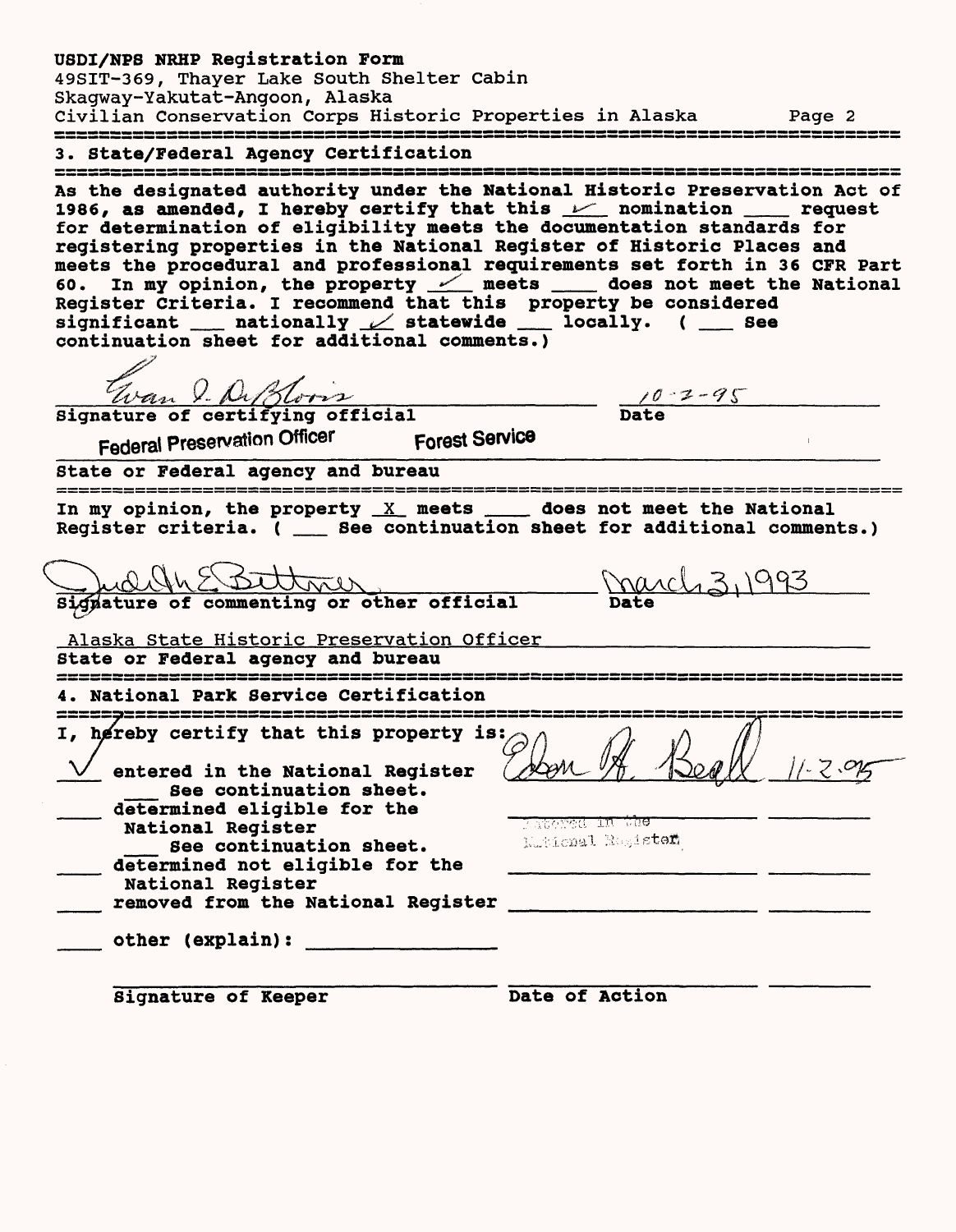USDI/NPS NRHP Registration Form 49SIT-369, Thayer Lake South Shelter Cabin Skagway-Yakutat-Angoon, Alaska Civilian Conservation Corps Historic Properties in Alaska Page 3 5. Classification Ownership of Property (Check as many boxes as apply) \_\_ private \_\_ public-local \_\_ public-State X public-Federal Category of Property (Check only one box)  $X$  building(s) \_\_ district \_\_ site \_\_ structure \_\_ object Number of Resources within Property Contributing Noncontributing \_\_\_\_\_ buildings  $\frac{1}{\sqrt{2}}$  sites \_\_\_ \_\_\_ structures \_\_\_\_ \_\_\_ objects  $\frac{1}{1}$  o Total Number of contributing resources previously listed in the National  $$ Name of related multiple property listing (Enter "N/A" if property is not part of a multiple property listing.) Civilian Conservation Corps (CCC) Historic Properties in Alaska; Admiralty Island Civilian Conservation Corps Canoe Route, 1933-1937 6. Function or Use Historic Functions (Enter categories from instructions) Cat: Recreation & Culture\_\_\_\_\_ Sub: Outdoor Recreation Current Functions (Enter categories from instructions) Cat: Recreation & Culture \_\_\_\_\_\_ Sub: Outdoor Recreation \_\_\_\_\_\_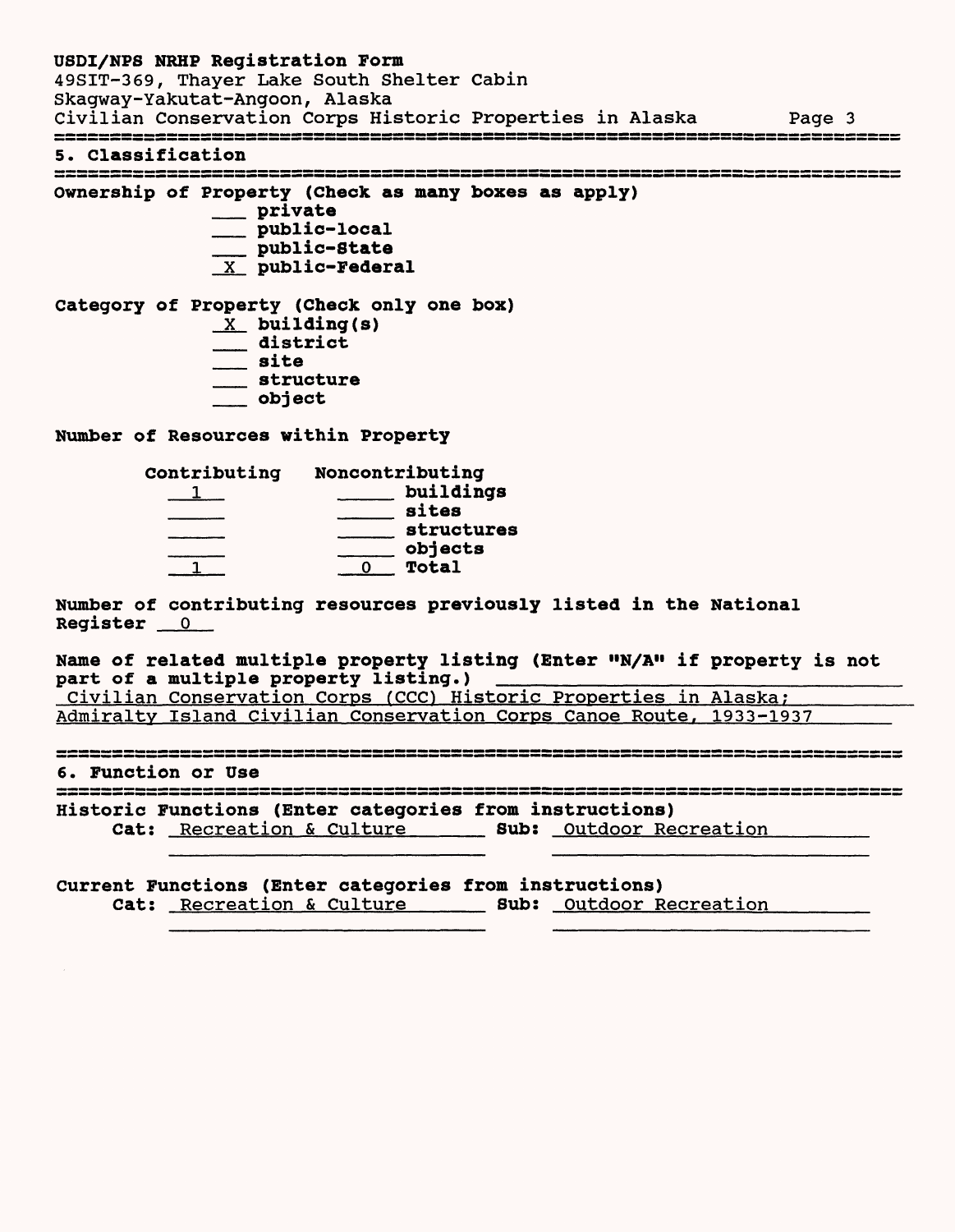| USDI/NPS NRHP Registration Form                                                                                                                                                                                                                                                                                                                                                    |        |
|------------------------------------------------------------------------------------------------------------------------------------------------------------------------------------------------------------------------------------------------------------------------------------------------------------------------------------------------------------------------------------|--------|
| 49SIT-369, Thayer Lake South Shelter Cabin                                                                                                                                                                                                                                                                                                                                         |        |
| Skaqway-Yakutat-Anqoon, Alaska                                                                                                                                                                                                                                                                                                                                                     |        |
| Civilian Conservation Corps Historic Properties in Alaska                                                                                                                                                                                                                                                                                                                          | Page 4 |
| ة نابلة عبير ضنة تقو الله كنه ينبي تحت كله كله حسر نتينة سن التحديد والتحال التي يعن سن التعريف عنه والتحديد والتحديدات المركبة والمركبة والتحديدات المركبة والتحديدات المركبة والتحديدات المركبة والتحديدات المركبة والتحديدا<br>سم سرة نفت نكا كله فلك حلك ني قلو أثنا سرة ناو بيو بلي بليد بلي بلين كنه حيد هية كان كان بليا بلينا بليد هنة قنه نان لله فنه فنه بلية بلينا بليا |        |

#### **7. Description**

<u>اللہ سے بات سے بند کے لیے سرسر کر کہ سے سرسر کر لگ سے سرسر کر لگا۔</u> 

**Architectural Classification (Enter categories from instructions)** No style\_\_\_\_\_\_\_\_\_\_\_\_\_\_\_\_\_\_\_\_\_\_\_\_

**Materials (Enter categories from instructions)**

|                  | foundation log    |  |  |  |
|------------------|-------------------|--|--|--|
|                  | <b>roof</b> shake |  |  |  |
| <b>walls</b> log |                   |  |  |  |
| other N/A        |                   |  |  |  |
|                  |                   |  |  |  |

# **Narrative Description (Describe the historic and current condition of the property on one or more continuation sheets.)**

The Thayer Lake South Shelter Cabin is a three-sided Adirondack style recreation shelter. The cabin has a peeled log superstructure and shake walls and roof.

The building's present appearance matches its original appearance. The sill logs, not original, are rotten. When they sill logs were replaced, the rotten bottoms of the upright posts were simply cut off, lowering the shelter by about five inches. The roof and wall shakes are not original. The wall shakes, 25" long, overlap. The bottommost wall shakes are rotten. The front of the shelter does not have shakes protecting the ends of the horizontal poles used as nailers for the wall shakes. Recently, a painted box was installed by the U.S. Forest Service for a visitors' register. A fire ring is outside of the shelter.

The natural setting has not changed since the 1930s. The shelter looks out over a reedy tributary lake of Thayer Lake that is cut off from the main lake body by a substantial beaver dam. An block-and-tackle apparatus of unknown age is rigged to help lift canoes over the dam.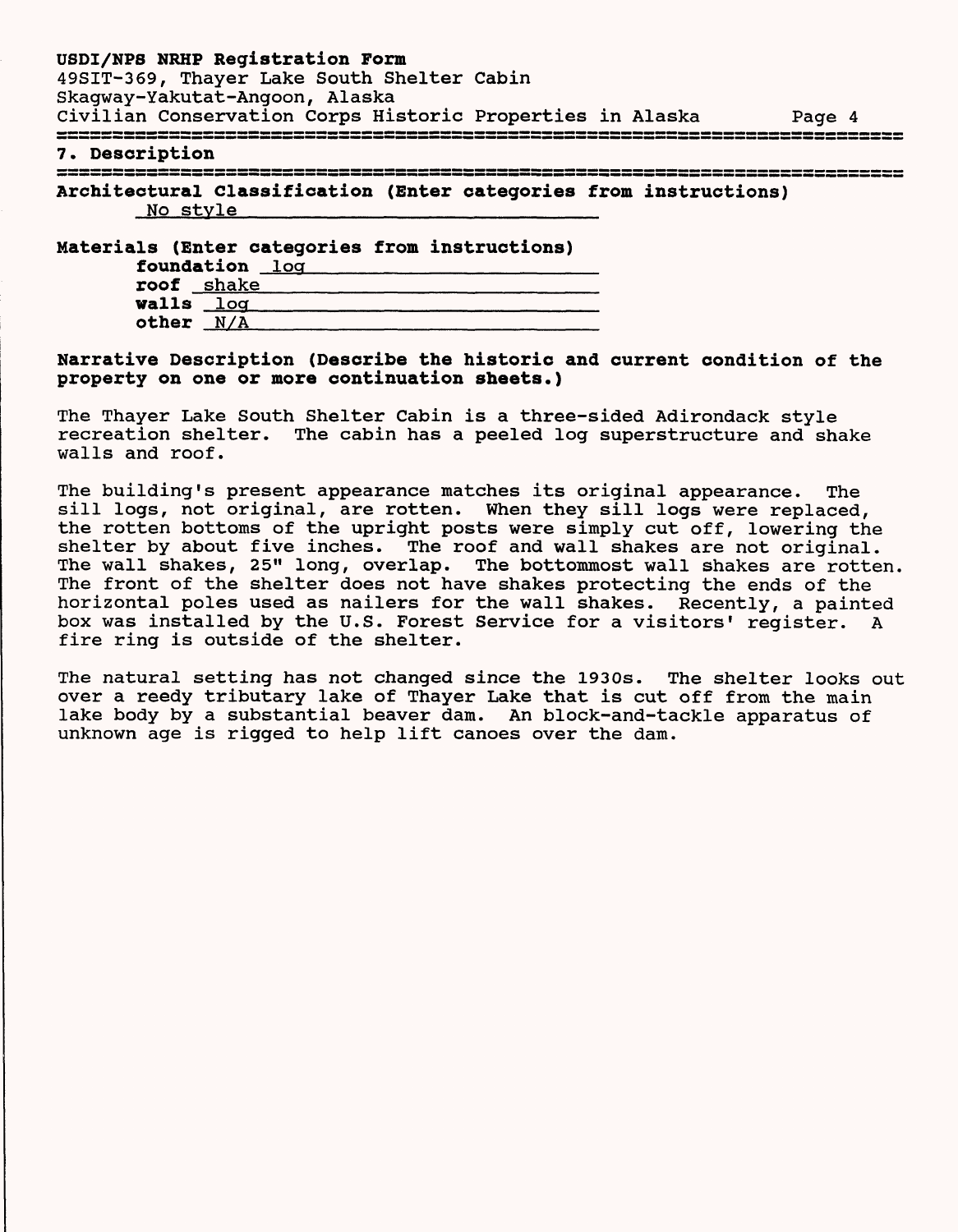|                                                                                                                                                                                                                             | USDI/NPS NRHP Registration Form                                                                                                                                                                                                                                                        |
|-----------------------------------------------------------------------------------------------------------------------------------------------------------------------------------------------------------------------------|----------------------------------------------------------------------------------------------------------------------------------------------------------------------------------------------------------------------------------------------------------------------------------------|
|                                                                                                                                                                                                                             | 49SIT-369, Thayer Lake South Shelter Cabin<br>Skaqway-Yakutat-Angoon, Alaska                                                                                                                                                                                                           |
|                                                                                                                                                                                                                             | Civilian Conservation Corps Historic Properties in Alaska Page 5                                                                                                                                                                                                                       |
| 8. Statement of Significance                                                                                                                                                                                                |                                                                                                                                                                                                                                                                                        |
|                                                                                                                                                                                                                             | Applicable National Register Criteria (Mark "x" in one or more boxes for<br>the criteria qualifying the property for National Register listing)                                                                                                                                        |
| $X$ $A$                                                                                                                                                                                                                     | Property is associated with events that have made a<br>significant contribution to the broad patterns of our<br>history.                                                                                                                                                               |
| $\mathbf{B}$                                                                                                                                                                                                                | Property is associated with the lives of persons significant<br>in our past.                                                                                                                                                                                                           |
| $X$ $C$                                                                                                                                                                                                                     | Property embodies the distinctive characteristics of a type,<br>period, or method of construction or represents the work of<br>a master, or possesses high artistic values, or represents a<br>significant and distinguishable entity whose components lack<br>individual distinction. |
| $\blacksquare$                                                                                                                                                                                                              | Property has yielded, or is likely to yield information<br>important in prehistory or history.                                                                                                                                                                                         |
|                                                                                                                                                                                                                             | Criteria Considerations (Mark "X" in all the boxes that apply.) $N/A$                                                                                                                                                                                                                  |
| $\overline{\phantom{a}}$ A                                                                                                                                                                                                  | owned by a religious institution or used for religious                                                                                                                                                                                                                                 |
|                                                                                                                                                                                                                             | purposes.<br>removed from its original location.                                                                                                                                                                                                                                       |
|                                                                                                                                                                                                                             | a birthplace or a grave.                                                                                                                                                                                                                                                               |
|                                                                                                                                                                                                                             | a cemetery.<br>a reconstructed building, object, or structure.                                                                                                                                                                                                                         |
|                                                                                                                                                                                                                             | a commemorative property.                                                                                                                                                                                                                                                              |
| $\begin{array}{c c c} \hline \textbf{L} & \textbf{B} & \textbf{B} \\ \hline \textbf{L} & \textbf{D} & \textbf{C} \\ \hline \textbf{L} & \textbf{B} & \textbf{B} \\ \hline \textbf{L} & \textbf{B} & \textbf{B} \end{array}$ | less than 50 years of age or achieved significance within<br>the past 50 years.                                                                                                                                                                                                        |
|                                                                                                                                                                                                                             | Areas of Significance (Enter categories from instructions)<br>Entertainment/Recreation<br>Architecture                                                                                                                                                                                 |
|                                                                                                                                                                                                                             | Period of Significance 1933-1937                                                                                                                                                                                                                                                       |
| Significant Dates 1936                                                                                                                                                                                                      |                                                                                                                                                                                                                                                                                        |
|                                                                                                                                                                                                                             | Significant Person (Complete if Criterion B is marked above)<br>N/A                                                                                                                                                                                                                    |
| Cultural Affiliation N/A                                                                                                                                                                                                    |                                                                                                                                                                                                                                                                                        |

 $\sim 10^{-11}$ 

Architect/Builder **Civilian Conservation Corps** 

 $\hat{\mathcal{E}}$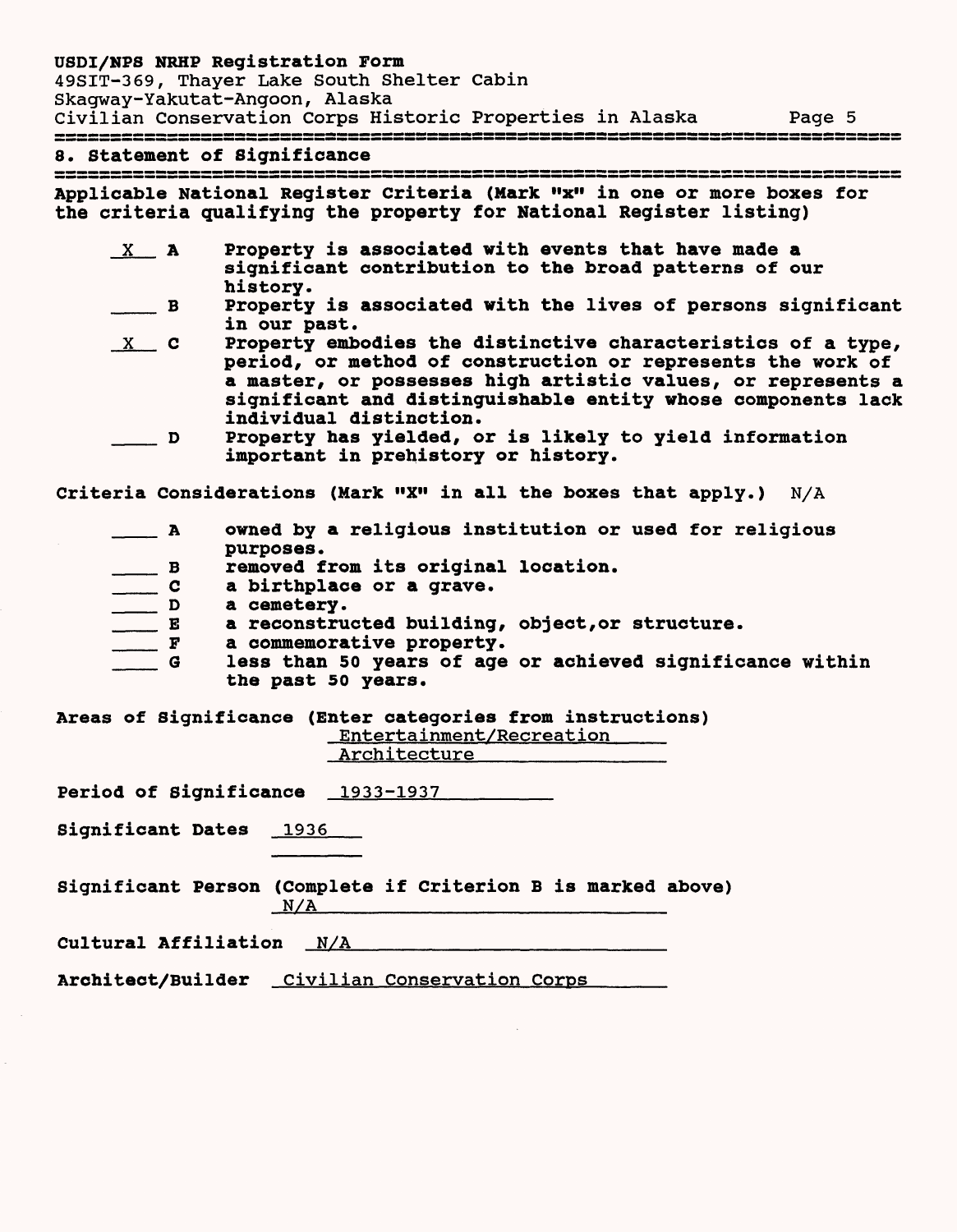| USDI/NPS NRHP Registration Form<br>49SIT-369, Thayer Lake South Shelter Cabin<br>Skagway-Yakutat-Angoon, Alaska<br>Civilian Conservation Corps Historic Properties in Alaska Bage 6                                                                                                                                                                                                                                                                                                          |  |
|----------------------------------------------------------------------------------------------------------------------------------------------------------------------------------------------------------------------------------------------------------------------------------------------------------------------------------------------------------------------------------------------------------------------------------------------------------------------------------------------|--|
| Narrative Statement of Significance (Explain the significance of the<br>property on one or more continuation sheets.)                                                                                                                                                                                                                                                                                                                                                                        |  |
| The Thayer Lake South Shelter Cabin is a three-sided Adirondack style<br>shelter built by Civilian Conservation Corps workers for public recreation<br>as part of the Admiralty Island Canoe Route. The natural environment is<br>the same as it was during the 1930s. The U.S. Forest Service has<br>maintained the shelter cabin and used materials similar to the originals<br>when making repairs.                                                                                       |  |
| ا و چر که این من کار می شدن از این محمد استفاده و این محمد استفاده استفاده استفاده استفاده و معاون استفاده است<br>در برای این محمد برای محمد برای از این استفاده استفاده و این محمد استفاده استفاده استفاده و معاون این استفاده<br>9. Major Bibliographical References                                                                                                                                                                                                                       |  |
| (Cite the books, articles, and other sources used in preparing this form on<br>one or more continuation sheets.)<br>See Multiple Property Documentation Form<br>Previous documentation on file (NPS) N/A<br>preliminary determination of individual listing (36 CFR 67) has been<br>requested.<br>previously listed in the National Register<br>__ previously determined eligible by the National Register<br>designated a National Historic Landmark<br>Primary Location of Additional Data |  |
| __ State Historic Preservation Office<br>___ Other State agency<br>$X$ Federal agency<br>__ Local government<br>University<br>$\overline{\phantom{a}}$ other<br>Name of repository: Admiralty Island National Monument, Juneau                                                                                                                                                                                                                                                               |  |
|                                                                                                                                                                                                                                                                                                                                                                                                                                                                                              |  |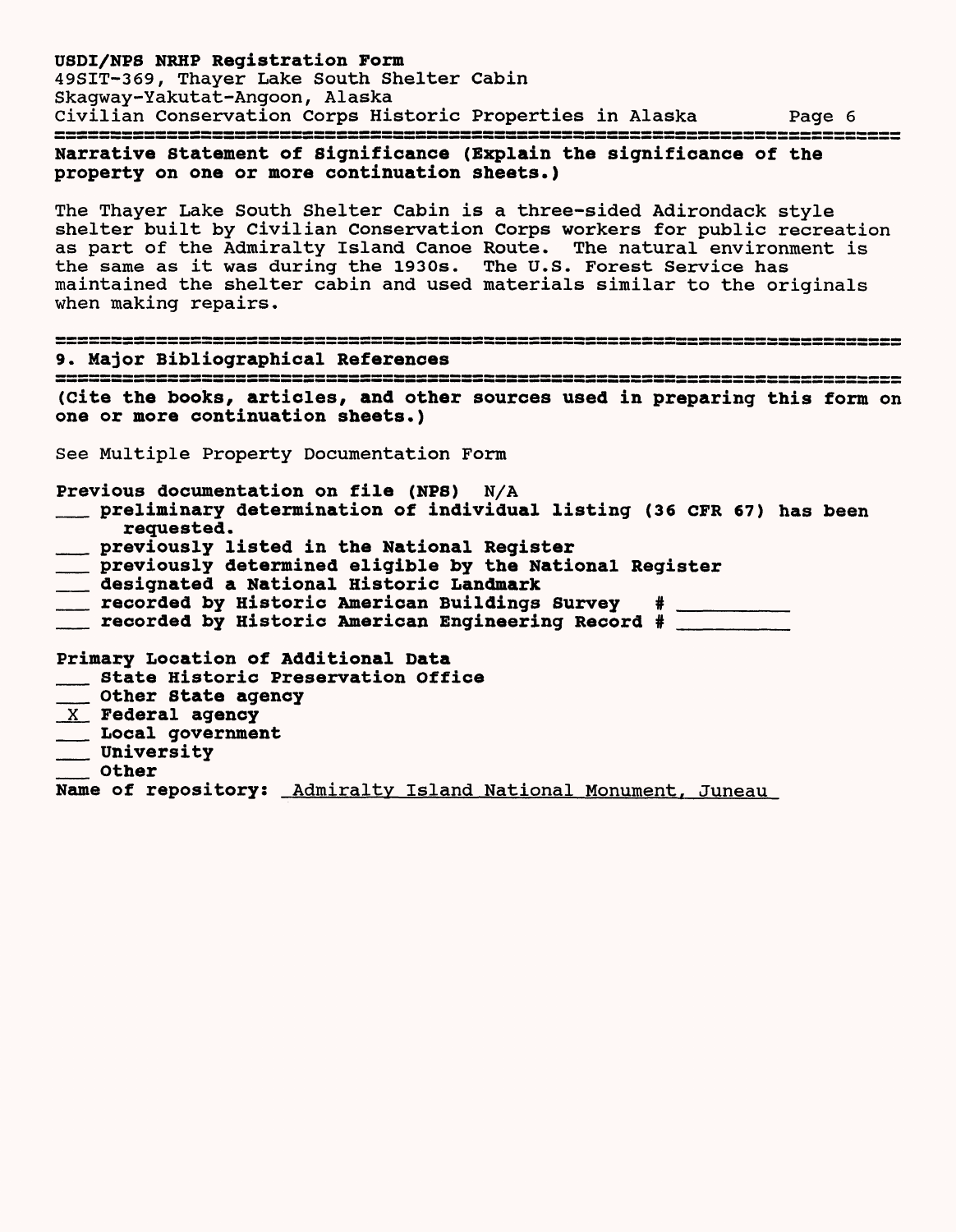USDI/NP8 NRHP Registration Form 49SIT-369, Thayer Lake South Shelter Cabin Skagway-Yakutat-Angoon, Alaska Civilian Conservation Corps Historic Properties in Alaska Page 7

10. Geographical Data Acreage of Property Less than one acre

UTM References (Place additional UTM references on a continuation sheet)

Zone Easting Northing Zone Easting Northing 1 08 531800 6383850 3 \_ \_\_\_\_\_ \_\_\_\_\_\_ 2 \_ \_\_\_\_\_ \_\_\_\_\_\_ 4 \_ \_\_\_\_\_ \_\_\_\_\_\_

Verbal Boundary Description (Describe the boundaries of the property.)

The Thayer Lake South Cabin Shelter is adjacent to a lake shore staging area and a trailhead, all in a small circumscribed area of less than one acre in the NW 1/4 of the SW 1/4 of the NW 1/4 of Section 4, Township 49 South, Range 69 East, Copper River Meridian.

### Boundary Justification (Explain why the boundaries were selected.)

The Thayer Lake South Shelter Cabin has an obvious activity area associated with its function as a temporary stopping place on a recreational canoe route. The boundary encompasses the shelter cabin, staging area, and trailhead associated with the canoe route.

# 

11. Form Prepared By name/title Charles M. Mobley, President

organization Charles M. Mobley & Associates

**date** September 28, 1992

**street & number** 200 West 34th Ave.. #534

**telephone** (907) 653-1937\_\_\_\_\_\_\_\_\_\_

**city or town** Anchorage\_\_\_\_\_\_\_\_\_\_\_\_\_\_\_\_\_\_\_\_\_ **state** AK **zip code** 99503

**Property Owner (Complete this item at the request of the SHPO or FPO.)**

name USDA Forest Service, Admiralty Island National Monument

street & number 8465 Old Dairy Road

**telephone** (907) 789-8751\_\_\_\_\_\_\_\_

**city or town** Juneau\_\_\_\_\_\_\_\_\_\_\_\_\_\_\_\_\_\_\_\_\_ **state** AK **zip code** 99802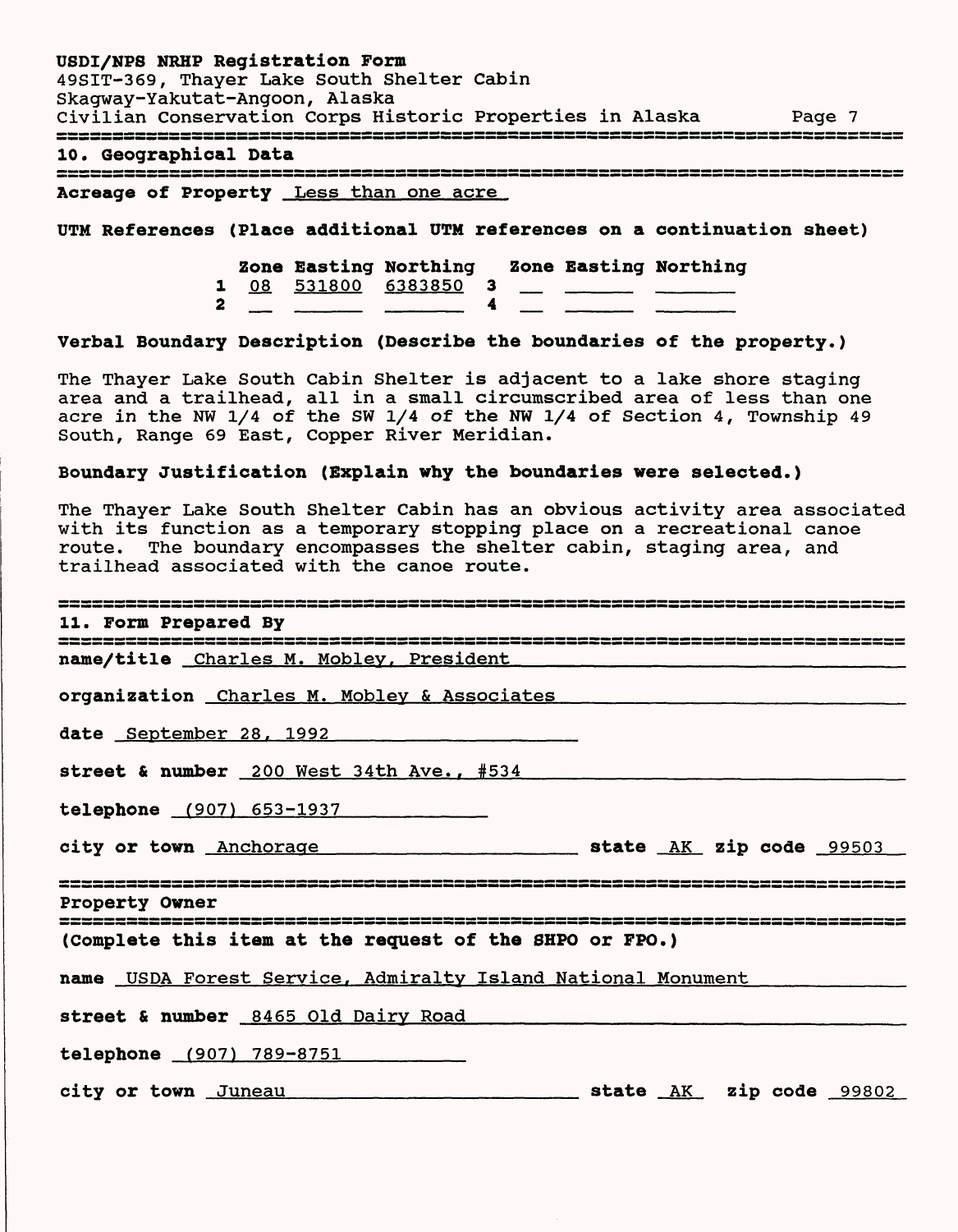# **NATIONAL REGISTER OF HISTORIC PLACES CONTINUATION SHEET**

**Section** Photograph identification

- 49SIT-369, Thayer Lake South Shelter Cabin  $1.$ Civilian Conservation Corps Historic Properties in Alaska Admiralty Island Civilian Conservation Corps Canoe Route, 1933-1937 Skagway-Yakutat-Angoon, Alaska Charles M. Mobley 8/14/92 (frame is labeled with incorrect date) Admiralty Island National Monument, Juneau Looking southeast at shelter cabin and activity area
- 49SIT-369, Thayer Lake South Shelter Cabin  $2.$ Civilian Conservation Corps Historic Properties in Alaska Admiralty Island Civilian Conservation Corps Canoe Route, 1933-1937 Skagway-Yakutat-Angoon, Alaska Charles M. Mobley 8/14/92 (frame is labeled with incorrect date) Admiralty Island National Monument, Juneau Looking southeast at interior of shelter cabin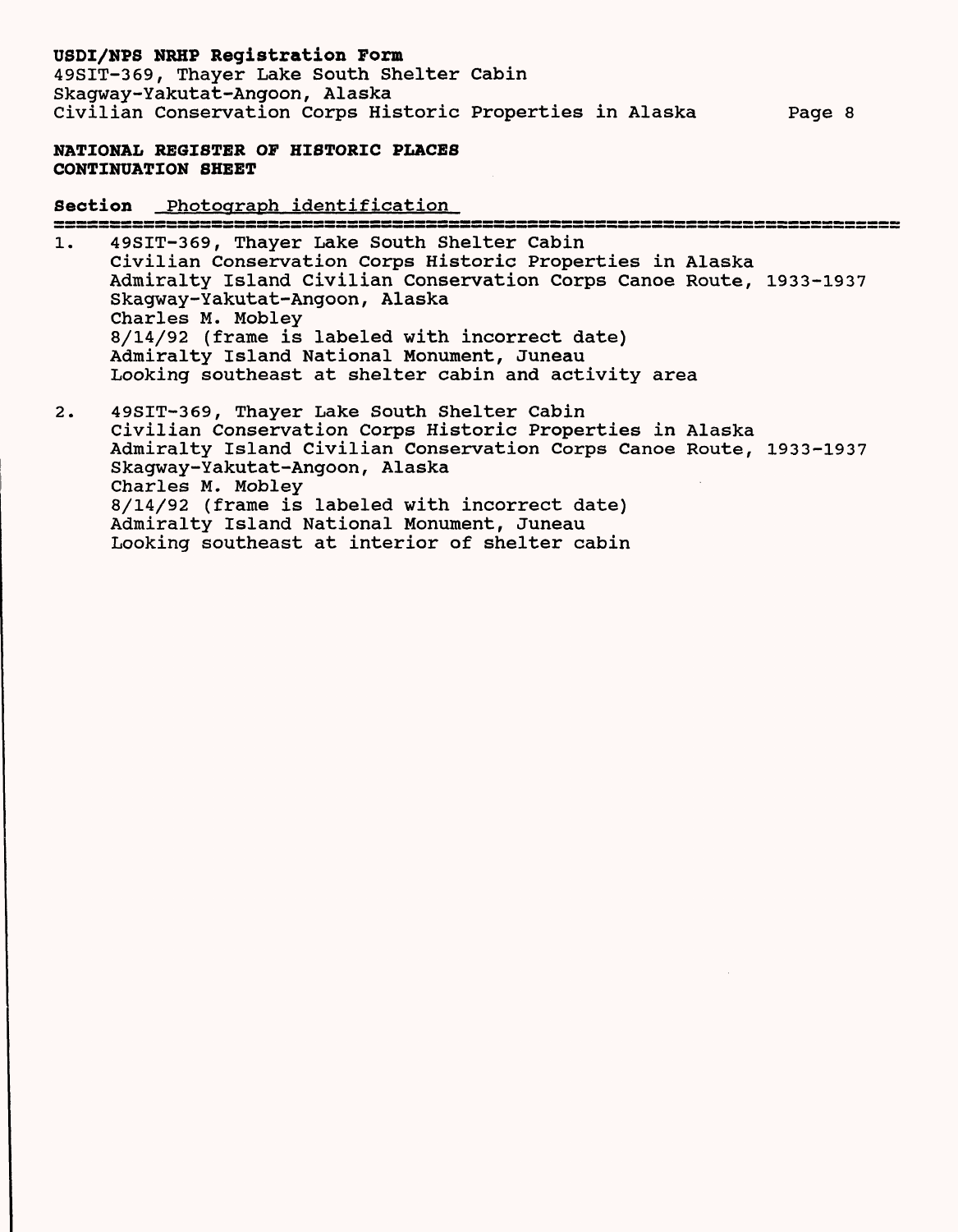